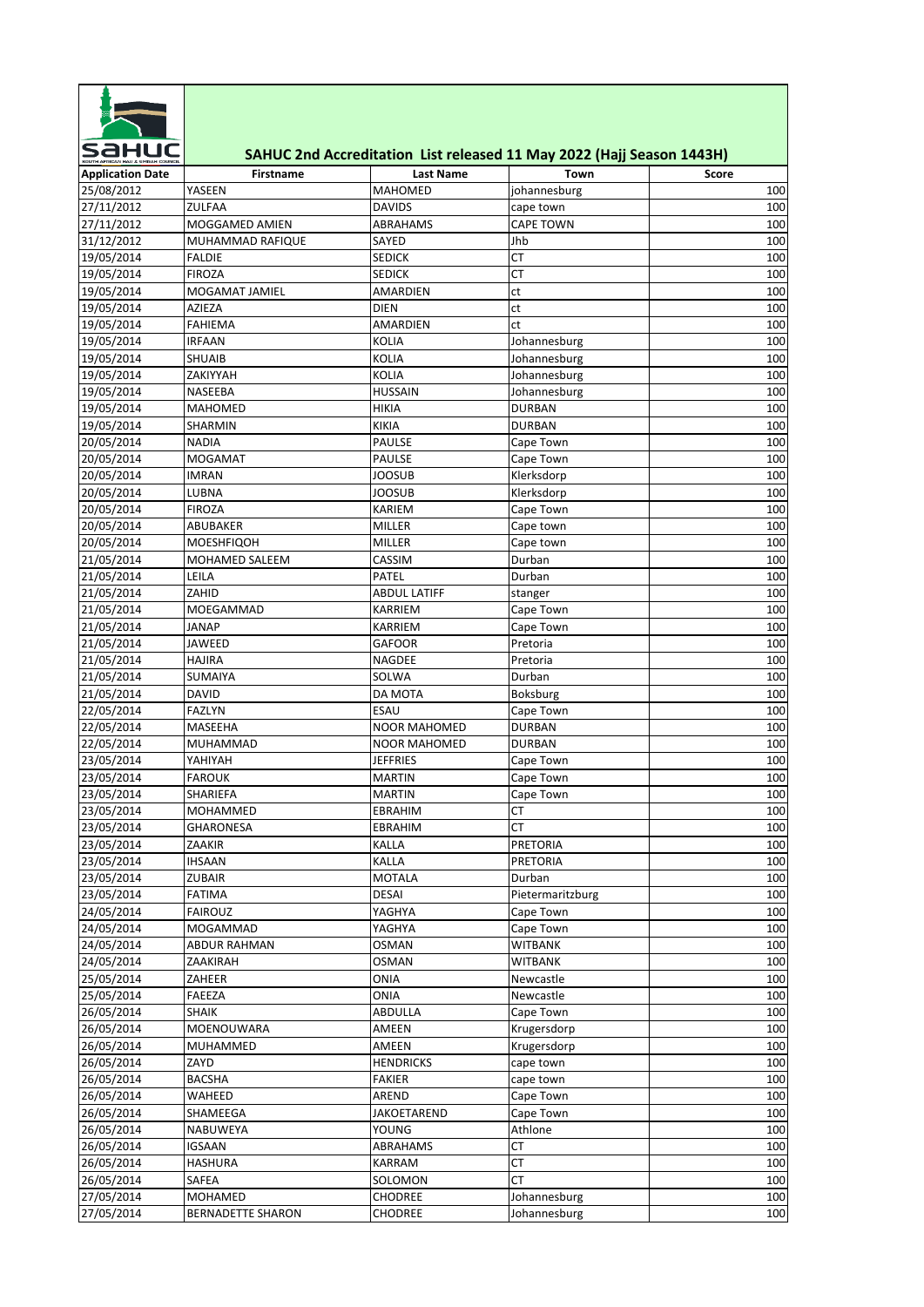| 27/05/2014               | ABDULLA              | CHOHAN               | Durban           | 100        |
|--------------------------|----------------------|----------------------|------------------|------------|
| 27/05/2014               | <b>AAMINA</b>        | <b>ALIJEE</b>        | Durban           | 100        |
| 27/05/2014               | NAZIMA               | <b>THOMAS</b>        | Cape Town        | 100        |
| 27/05/2014               | <b>MUFEEDAH</b>      | <b>ROUBAIN</b>       | Cape Town        | 100        |
| 27/05/2014               | MU-IZZ               | ROUBAIN              | Cape Town        | 100        |
| 27/05/2014               | MOGAMAT SHAAHIEN     | <b>GALANT</b>        | Cape Town        | 100        |
| 27/05/2014               | TAYFEEQ              | <b>ALLIES</b>        | ct               | 100        |
| 27/05/2014               | <b>MARIAM</b>        | <b>MAKER</b>         | ct               | 100        |
| 27/05/2014               | ZIYAAD               | <b>BHORAT</b>        | Johannesburg     | 100        |
| 27/05/2014               | KHATIJA              | <b>BHORAT</b>        | Johannesburg     | 100        |
| 27/05/2014               | <b>MOHAMMED</b>      | <b>BULBULIA</b>      | Johannesburg     | 100        |
| 27/05/2014               | RAEESAH              | MOOSA JASSAT         | Johannesburg     | 100        |
| 28/05/2014               | <b>MOOSA</b>         | CAJEE                | Piet Retief      | 100        |
| 28/05/2014               | SAMEERA              | CAJEE                | Piet Retief      | 100        |
| 28/05/2014               | LATIEFA              | MAJAL                | Cape Town        | 100        |
| 28/05/2014               | RUGAYAH              | ESSOP                | ct               | 100        |
| 28/05/2014               | MOEGAMAT             | <b>SMITH</b>         | cape town        | 100        |
| 28/05/2014               | <b>GADIJA</b>        | <b>BEHARDIEN</b>     | Cape Town        | 100        |
| 28/05/2014               | AHMED                | PARKER               | Cape Town        | 100        |
| 28/05/2014               | AADILA               | CRAWLEY              | Cape Town        | 100        |
| 28/05/2014               | AKRAM                | <b>MUHAMMED</b>      | Gauteng          | 100        |
| 28/05/2014               | TASNEEM              | MUHAMMED             | Gauteng          | 100        |
| 28/05/2014               | ADNAAN               | JONES                | cape town        | 100        |
| 28/05/2014               | MOGAMAD              | <b>ADAMS</b>         | cape town        | 100        |
| 29/05/2014               | WALEED               | <b>ADAMS</b>         | Cape Town        | 100        |
| 29/05/2014               | AYESHA               | <b>ADAMS</b>         | Cape Town        | 100        |
| 29/05/2014               | YAHYA                | ADAM                 | Cape Town        | 100        |
| 29/05/2014               | <b>MARIAM</b>        | <b>BAYAT</b>         | Cape Town        | 100        |
| 29/05/2014               | MUHAMMAD SEHAAM      | <b>ESSOP</b>         | Johannesburg     | 100        |
| 29/05/2014               | ZAKKIYYA             | MIA                  | 1820             | 100        |
| 29/05/2014               | RAFEEKA              | ABDUL-HAK AMANJEE    | Johannesburg     | 100        |
| 30/05/2014               | KARRIEM              | <b>SIMONS</b>        | Cape Town        | 100        |
| 30/05/2014               | <b>MARIAM</b>        | <b>SIMONS</b>        | Cape Town        | 100        |
|                          |                      |                      |                  |            |
|                          |                      |                      |                  |            |
| 30/05/2014               | MOGAMMAD             | <b>NORDIEN</b>       | Cape Town        | 100        |
| 30/05/2014               | FATIMA               | TALIEP               | Cape Town        | 100        |
| 30/05/2014               | YUSUF                | <b>MARTIN</b>        | cape town        | 100        |
| 30/05/2014               | NABEWEYA             | <b>MARTIN</b>        | cape town        | 100        |
| 30/05/2014               | MOEGAMAT             | <b>SEDICK</b>        | Cape Town        | 100        |
| 30/05/2014               | <b>RIFQUAH</b>       | SEDICK / HAROUN      | Cape Town        | 100        |
| 30/05/2014               | KAIROONISA           | <b>KHAN</b>          | Durban           | 100        |
| 30/05/2014               | AL-YASAA             | <b>MARTIN</b>        | Cape Town        | 100        |
| 30/05/2014               | AMINA                | CHARLES              | Cape Town        | 100        |
| 30/05/2014               | <b>FAIZAL</b>        | <b>HARTLEY</b>       | Cape Town        | 100        |
| 01/06/2014               | <b>FAROUK</b>        | KERBELKER            | Cape Town        | 100        |
| 01/06/2014               | ZAIBOENISA           | KERBELKER            | Cape Town        | 100        |
| 02/06/2014               | AZHER                | <b>KHAN</b>          | johannesburg     | 100        |
| 02/06/2014               | <b>FATIMA</b>        | CHOPDAT              | JHB              | 100        |
| 02/06/2014               | SHAUN (AKA SAMEER)   | <b>JONES</b>         | <b>DURBAN</b>    | 100        |
| 02/06/2014               | WARDA                | KHAN (MARRIED JONES) | <b>DURBAN</b>    | 100        |
| 02/06/2014               | MOHAMED HOOSAIN      | JAFFER               | Cape Town        | 100        |
| 02/06/2014               | DILNIWAZ             | JAFFER               | cape town        | 100        |
| 02/06/2014               | ZAID                 | ADIA                 | Benoni           | 100        |
| 02/06/2014               | <b>FAHEEMAH</b>      | LAMBART              | Benoni           | 100        |
| 02/06/2014               | AADIL                | LATIF                | Cape Town        | 100        |
| 02/06/2014               | ZULEIGA              | LATIF                | Cape Town        | 100        |
| 02/06/2014               | <b>EDERIES</b>       | MCLACHLAN            | Cape Town        | 100        |
| 02/06/2014               | AMINA                | ALLIE                | Cape Town        | 100        |
| 02/06/2014               | SUKAYNA              | MCLACHLAN            | Cape Town        | 100        |
| 02/06/2014               | ANEESA               | EBRAHIM              | Cape Town        | 100        |
| 02/06/2014               | MOGAMAT SHAHEEM      | ANTHONY              | Ct               | 100        |
| 02/06/2014               | NAILAH               | ANTHONY              | Ct               | 100        |
| 02/06/2014               | AHMED                | <b>DOCRAT</b>        | Johannesburg     | 100        |
| 02/06/2014               | SADIYAH              | RAJAH                | Johannesburg     | 100        |
| 03/06/2014               | ANEESA               | MOOSA-CAMROODIEN     | <b>CAPE TOWN</b> | 100        |
| 03/06/2014               | AYAZ                 | CAMROODIEN           | <b>CAPE TOWN</b> | 100        |
| 03/06/2014<br>03/06/2014 | RUKHSHANA<br>EBRAHIM | RAHIM<br>ABRAHAMS    | Cape Town<br>СT  | 100<br>100 |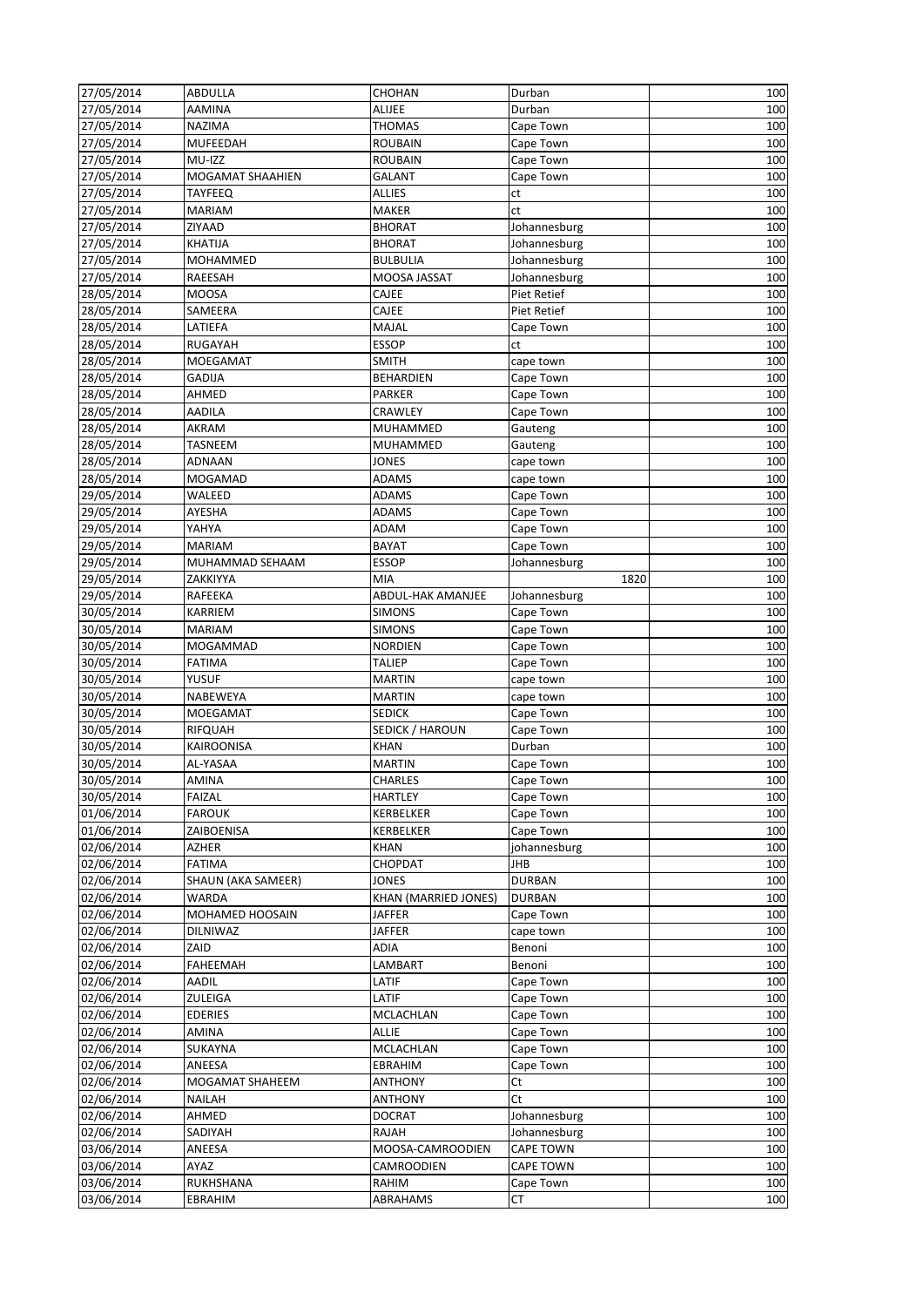| 03/06/2014 | <b>FALDIELAH</b> | ABRAHAMS         | СT                               | 100        |
|------------|------------------|------------------|----------------------------------|------------|
| 04/06/2014 | <b>MOGAMAT</b>   | VARDIEN          | Mitchell's Plain                 | 100        |
| 04/06/2014 | <b>MARIAM</b>    | VARDIEN          | Mitchell's Plain                 | 100        |
| 04/06/2014 | ZAHEER AHMED     | <b>KHAN</b>      | Benoni                           | 100        |
| 04/06/2014 | RAYHANA          | <b>KHAN</b>      | Benoni                           | 100        |
| 04/06/2014 | AHMAD            | MANUEL           | Cape Town                        | 100        |
| 04/06/2014 | NIZARENE         | MANUEL           | Cape Town                        | 100        |
| 04/06/2014 | MOGAMAD          | SALIE            | Mitchells Plain                  | 100        |
| 04/06/2014 | <b>JUWYBA</b>    | SALIE            | Mitchells Plain                  | 100        |
| 04/06/2014 | AAREF            | JOOSUB HABIB     | pretoria                         | 100        |
| 04/06/2014 | NAZMEERA         | CARRIM           | pretoria                         | 100        |
| 04/06/2014 | <b>IMRAAN</b>    | SALOOJEE         | Johannesburg                     | 100        |
| 04/06/2014 | NAIEZERA         | SALOOJEE         | Johannesburg                     | 100        |
| 04/06/2014 | ZANENOODIEN      | <b>PARTON</b>    | Johannesburg                     | 100        |
| 04/06/2014 | <b>NAZIRA</b>    | <b>PARTON</b>    | Johannesburg                     | 100        |
| 05/06/2014 | YUSUF            | DE VILLIERS      | Cape Town                        | 100        |
| 05/06/2014 | ABDULLAH         | DAMON            | ct                               | 100        |
| 05/06/2014 | KAMILLAH         | DE VILLIERS      | Cape Town                        | 100        |
| 05/06/2014 |                  |                  |                                  |            |
|            | <b>GHAULIB</b>   | SALIE            | <b>CAPE TOWN</b><br>durban north | 100        |
| 06/06/2014 | <b>ASHRAF</b>    | <b>MEHTAR</b>    |                                  | 100        |
| 06/06/2014 | ANISHA           | <b>MEHTAR</b>    | durban north                     | 100        |
| 06/06/2014 | <b>SUHAIL</b>    | <b>MEHTAR</b>    | <b>DURBAN NORTH</b>              | 100        |
| 06/06/2014 | ZAHRAH           | <b>MEHTAR</b>    | durban north                     | 100        |
| 06/06/2014 | YUSUF            | <b>MAYAT</b>     | Durban                           | 100        |
| 07/06/2014 | JULEIGA          | VELDSMAN         | Sandton                          | 100        |
| 07/06/2014 | ABDULGHAKIEM     | RYLAND           | Cape Town                        | 100        |
| 07/06/2014 | SOMAYA           | RYLAND           | Cape Town                        | 100        |
| 08/06/2014 | YOUNUS           | ISMAIL           | krugersdorp                      | 100        |
| 08/06/2014 | <b>FATIMA</b>    | LAHER            | krugersdorp                      | 100        |
| 09/06/2014 | NAZEER           | OMAR             | Durban                           | 100        |
| 09/06/2014 | <b>FAMEDA</b>    | KOODABAX         | Durban                           | 100        |
| 09/06/2014 | MOHAMMED         | <b>OMAR</b>      | Durban                           | 100        |
| 09/06/2014 | <b>TOLGAH</b>    | <b>BASSIER</b>   | Cape Town                        | 100        |
| 09/06/2014 | <b>FAATIEMAH</b> | <b>DAVIDS</b>    | Cape Town                        | 100        |
| 09/06/2014 | UMAR FAROOK      | TAGARI           | johannesburg                     | 100        |
| 09/06/2014 | HAJRAH TAGARI    | TAGARI           | johannesburg                     | 100        |
| 09/06/2014 | RIAZ             | <b>BADAT</b>     | Vereeniging                      | 100        |
| 09/06/2014 | <b>FAAIZA</b>    | <b>BADAT</b>     | Johannesburg                     | 100        |
| 10/06/2014 | WALEED           | ABDURAHMAN       | Cape Town                        | 100        |
| 10/06/2014 | SHAMIELA         | ABDURAHMAN       | Cape Town                        | 100        |
| 10/06/2014 | <b>MOEGAMAT</b>  | SAMODIEN         | Cape Town                        | 100        |
| 10/06/2014 | SHAMEEGH         | <b>SAMODIEN</b>  | Cape Town                        | 100        |
| 10/06/2014 | SHAHEEDA         | SAMODIEN         | Cape Town                        | 100        |
| 10/06/2014 | EBRAHIM          | SAITH            | Benoni                           | 100        |
| 10/06/2014 | REYHANA          | SALOOJEE         | Johannesburg                     | 100        |
| 10/06/2014 | AADILAH          | KOLA             | Johannesburg                     | 100        |
| 11/06/2014 | SHARIEFA         | <b>RYLAND</b>    | СT                               | 100        |
| 11/06/2014 | <b>ACHMAT</b>    | RYLAND           | Mitchells Plain                  | 100        |
| 11/06/2014 | RASHIEDA         | WILDSCHUTT       | СT                               | 100        |
| 11/06/2014 | NATASHA          | ABRAHAMS         | Cape Town                        | 100        |
| 12/06/2014 | MOHAMED SHARIEF  | BABAMIA          | JHB                              | 100        |
| 12/06/2014 | <b>SHIRIN</b>    | <b>DAWOOD</b>    | Pretoria                         | 100        |
| 12/06/2014 | AYESHA           | PATEL            | Johannesburg                     | 100        |
| 12/06/2014 | RIAZ             | ABED             | Johannesburg                     | 100        |
| 12/06/2014 | ZAYTOON          | ABED             | Johannesburg                     | 100        |
| 12/06/2014 | ABDUL-AZEEZ      | <b>KHAN</b>      | Cape Town                        | 100        |
| 12/06/2014 | AFZAL            | BHAMJEE          | Lenasia                          | 100        |
| 12/06/2014 | <b>ACHMAT</b>    | <b>DAWOOD</b>    | Cape Town                        | 100        |
| 12/06/2014 | FAHIEMA          | <b>DAWOOD</b>    | Cape Town                        | 100        |
| 13/06/2014 | FAROUK           | CASSIM           | Roshnee                          | 100        |
| 13/06/2014 | AYESHA           | ASMAL            | Roshnee                          | 100        |
| 13/06/2014 |                  |                  |                                  |            |
| 13/06/2014 | NAZEEM           | KARRIEM          | cape town                        | 100<br>100 |
|            | RAFIEQAH         | KARRIEM          | cape town                        |            |
| 14/06/2014 | MOGAMAT          | <b>HENDRICKS</b> | Cape Town                        | 100        |
| 17/06/2014 | YAHYAA           | LAILY            | Johannesburg, South Africa       | 100        |
| 17/06/2014 | MUHAMMAD         | LAILY            | Johannesburg, South Africa       | 100        |
| 17/06/2014 | FAAIZAH          | LAILY            | Johannesburg, South Africa       | 100        |